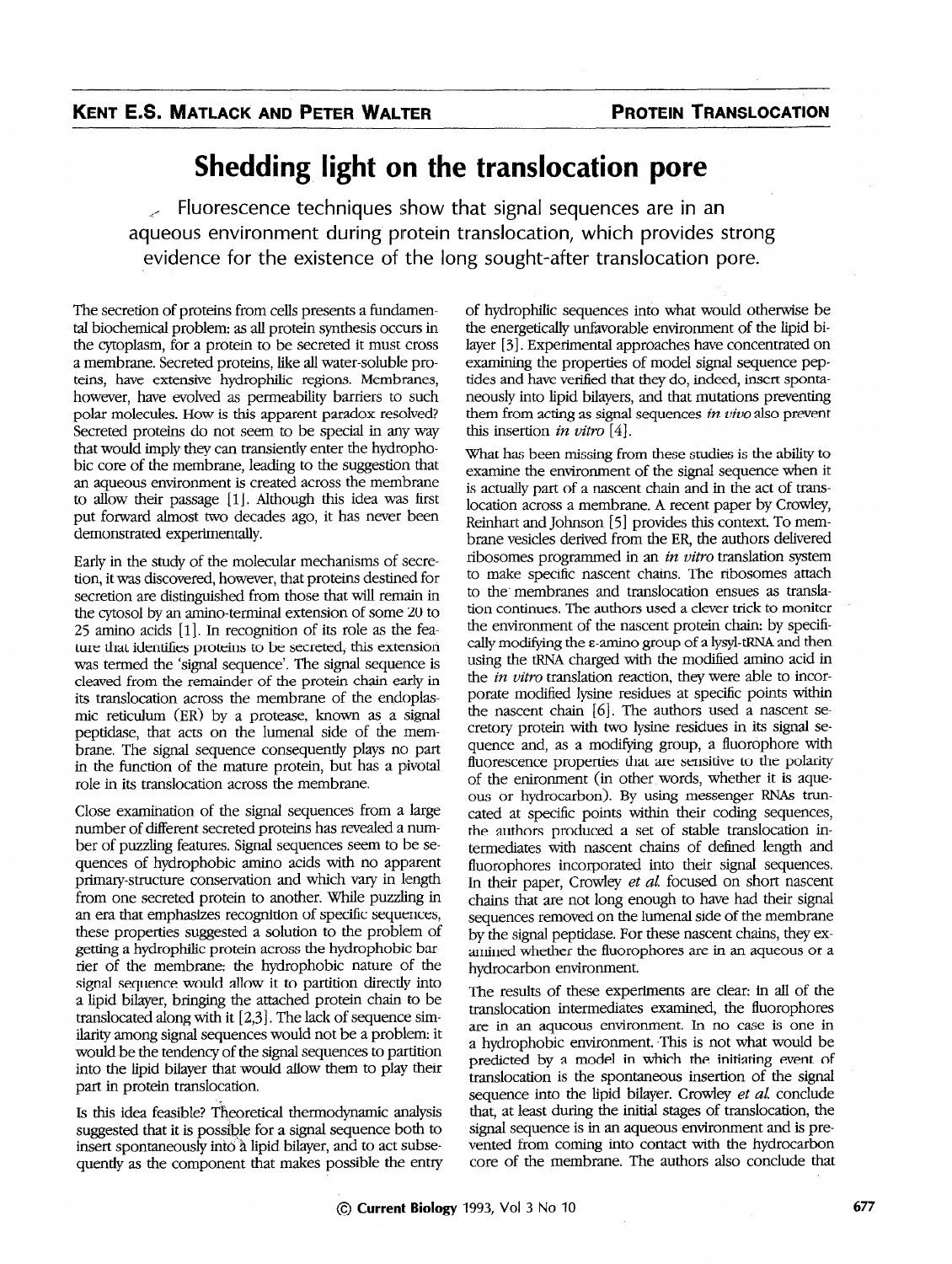the aqueous environment in which the signal sequence is found is not contiguous with the cytoplasm. This conclusion is drawn from the authors' inability to quench the fluorophore with small, water-soluble quenching agents, such as iodide ions, delivered from the exterior of the membrane vesicles. Thus, the ribosome must sit down on the membrane in such a way that it forms a tight seal (Fig. 1). This is a satisfying finding as it implies that a potential translocation tunnel that opens up underneath the ribosome would only conduct passage of the nascent protein chain and not generally perturb the permeability barrier of the membrane. This is consistent with results from electrophysiological experiments showing that translating ribosomes prevent passage of ions across the membrane 171.

Taken together, these results suggest that, rather than being in contact with the hydrophobic core of the lipid bilayer, the signal sequence is surrounded by rnembrane components that sequester it in an aqueous environment. This suggests that the role of the signal sequence in the initiation of translocation is that of a ligand recruiting a competent translocation apparatus [8]. These results argue against the idea that signal sequences provide the thermodynamic drive to make possible the entry of the remainder of the nascent chain into the membrane. Such a role for the signal sequence as a ligand for a membrane component is reminiscent of its role in the cytoplasm. The initial identification of a secretory protein as it is being syrthesized is made by a soluble cytoplasmic component, the

signal recognition particle (SRP), that binds to the signal sequence as it emerges from the ribosome. In doing so, the SRP selectively marks those ribosomes making secretory proteins for interaction with the ER membrane [9]. Association with the membrane is made through the interaction of SRP with its receptor, an ER membrane protein, which induces SRP to relinquish the signal sequence into the environment examined by Crowley *et al.* Thus, it is possible that during the course of translocation the role of the signal sequence is to participate as a ligand in a 'series of interactions, each one organizing components required for a particular stage of the process.

These results demonstrating that the signal sequence resides in an aqueous compartment during translocation come tantalizingly close to proving the existence of a translocation pore, the long sought-after aqueous tunnel through which the nascent chain would cross the membrane. Recently, Simon and Blobel [7], using electrophysiological techniques, demonstrate that large aqueous pores can indeed exist in the ER membrane, and could be the avenue through which nascent chains cross it. Crowley et al. are in a position to test directly if the compartment in which they find the signal sequence is indeed such a membrane-spanning channel. They can now ask whether that compartment extends all the way to the lumenal side of the membrane, and whether probes incorporated throughout the remainder of the nascent chain are also in an aqueous environment while crossing the plane of the membrane. If the answer to each of these questions is

via



Fig. 1. The top shows a free ribosome synthesizing a short nascent chain, as in the recent experiments of Crowley et al. 151. The signal sequence is indicated by the cylinder and the fluorescent group by the two yellow squares projecting from it. The signal recognition particle (SRP) is bound to both the signal sequence and the ribosome. Below are two possible configurations for a ribosome-channel complex consistent with the results of Crowley et al.. On the left, the ribosome is engaged with an incomplete channel, either an intermediate in channel assembly or a mature channel that is gated; on the right, it is engaged with a membrane-spanning channel. The arrows indicate that the state shown on the left could be an intermediate or, alternatively, the free ribosome could associate directly with a membrane-spanning channel.